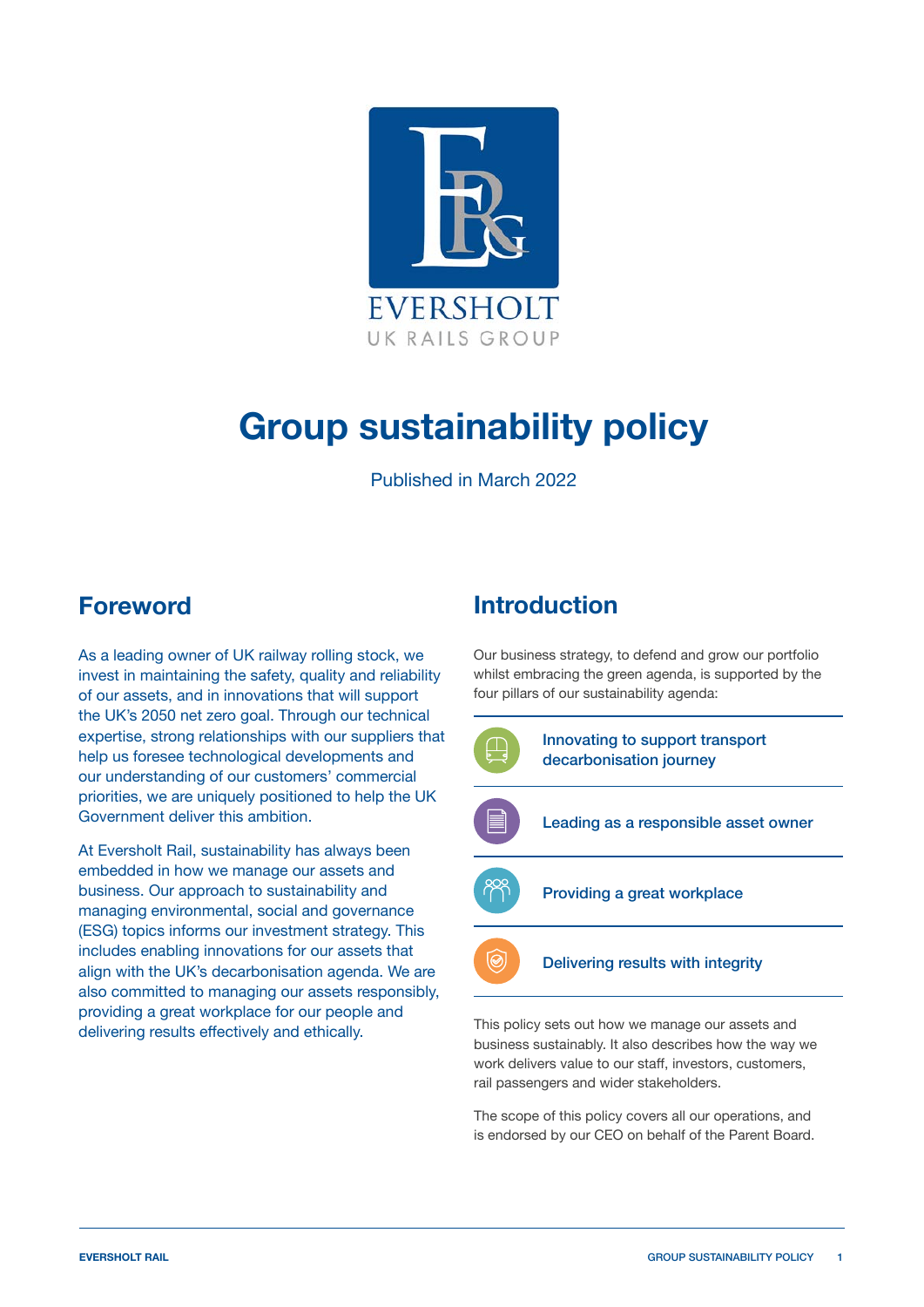### **ESG governance**

To ensure the effectiveness of our sustainability policy, we have a clear governance framework, supported by a suite of tools and procedures.

#### **Setting out clear roles for maintaining a sustainable business**

At Eversholt Rail, we all have a part to play in maintaining sustainable business practices.



- **• Parent Board:** Formed by two members of the management team at CKI, our parent company, and our CEO, the Parent Board is responsible for setting the Group's overall strategy and maintaining oversight of its activities.
- **• Leadership Team:** Governance of our sustainability agenda and approach is overseen by the Leadership Team (LT), led by our CEO. The LT approves the strategy, and receives monthly updates on our progress against key sustainability programmes.
- **Operational committees of the LT: Specific** environmental, social and governance (ESG) topics are monitored by:
	- the Risk and Compliance Committee (RCC), chaired by our Legal Director, monitors existing and emerging risks, including those relating to the Bribery Act, the Modern Slavery Act and cybersecurity. The RCC also receives quarterly reports on emerging ESG-related risks, and reviews proposed mitigation measures;
	- the UK Rolling Stock and Balance Sheet Committee, chaired by our CFO, oversees decisions around through-life asset management and investment in innovative, green technologies; and
- the monthly Operational Safety Committee (OSC), chaired by our Client Services Director, is tasked with ensuring the effectiveness of our safety risk management and key controls.
- **• Business Process Team:** Led by our Business Process Director, who sits on the LT and reports directly to our CEO, the team is responsible for effective development and implementation of our sustainability agenda. Our Senior Sustainability Manager supports all functions within the business to ensure relevant sustainability processes are embedded in the business.
- **• Product Development Forum:** Our approach to managing climate-related risk and opportunities is supported by our Product Development Forum, a working group that monitors and assesses the technical feasibility of deploying innovative technologies. The forum then reports any recommendations around which technologies to consider investing in to the UK Rolling Stock and Balance Sheet Committee of the Leadership Team for further review and approvals.
- **• All employees:** From driving innovation to support the transport industry's decarbonisation journey to leading as a responsible asset owner, we all have a part to play in delivering results in line with our sustainability agenda.

### **Empowering our employees to drive sustainability**

We want to make sure all our employees have a clear understanding of the behaviour we expect from them, including acting with integrity and respecting our differences, both when interacting with each other and with our stakeholders. These are set out in our Employee Handbook, issued to all new starters as part of their induction. The handbook is complemented with relevant training throughout the year around various ESG topics, including cybersecurity and how to prevent bribery and corruption.

Our robust series of policies and procedures complement this policy document and our Employee Handbook in setting out our commitment, the expected behaviours of our employees and desired ways of working to support individual ESG topics. These include our Anti-Bribery Policy, which outlines Eversholt Rail's zero-tolerance stance against bribery and corruption, and our Code of Practice, which sets out our service commitment to our customers, our complaints procedure for any breaches of our Code and the anticompetitive measures we take.

**Find out more about our policies at:** <https://eversholtrail.co.uk/downloads>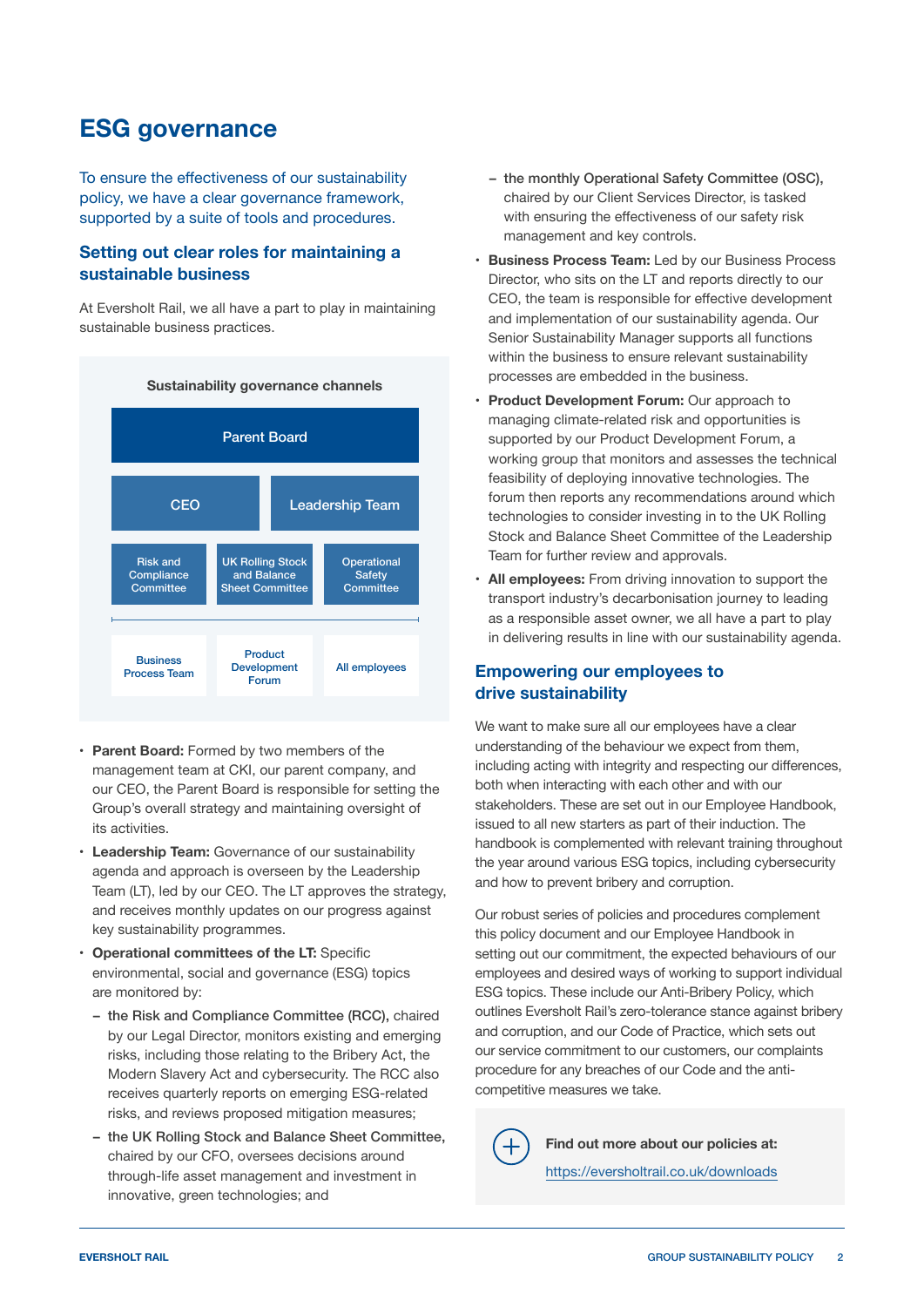## **Our commitment to maintaining sustainable business practices**

To help enable a modal shift to railway and further decarbonisation opportunities, our sustainability agenda sits at the heart of our core business.



#### Innovating to support transport decarbonisation journey

We seek to deliver low-carbon solutions to position railway as the preferred method of transport – both for passengers and freight. We do this by:

- exploring opportunities to future-proof our existing assets and developing greener solutions, from hybridising diesel trains to extending the electric network range by adding batteries to electric trains;
- investing in new technologies that support a modal shift for passengers and freight through our innovative solutions, such as Revolution Very Light Rail (RVLR) and Swift Express Freight; and
- bringing systems-thinking as we explore alternative fuels like hydrogen, and working on opportunities with our partners to not only deliver hydrogen trains but also enable a rail network that can accommodate storage and easy access to fuelling.



### Providing a great workplace

Great people are key to our business strategy, and we want to be a great place to work. We do this by:

- supporting our people in building fulfilling careers through targeted learning and development initiatives that support growth for employees;
- fostering a culture of diversity and inclusion, as we continuously explore and implement ways to make our workplace more diverse and inclusive, including training and open engagement for employee feedback; and
- safeguarding employee safety and wellbeing, while striving to provide safe workspaces and investing in programmes and benefits that enhance the wellbeing of our people.



#### Leading as a responsible asset owner

With decades of through-life asset management expertise, we leverage our purchasing power to own, lease and manage assets responsibly. We do this by:

- supporting safe and efficient rail services, as we deploy strong standards and processes that promote and continuously assess asset safety, and safe working practices of our suppliers;
- building and maintaining insight-driven relationships that keep us aligned with industry developments; and
- playing our part in driving a circular economy as we aim to efficiently store end-of-lease assets, explore ways to extend their life cycle and manage their safe disposal and recycling.



#### Delivering results with integrity

We deliver results, and always strive to do so responsibly. We do this by:

- aligning with industry-leading standards, and adopting robust governance channels, such as policies and procedures, regular risk monitoring and management oversight; and
- promoting cybersecurity and protecting data privacy, through a range of procedures and checks, as well as equipping our employees with tools and knowledge that help us effectively manage any risk.